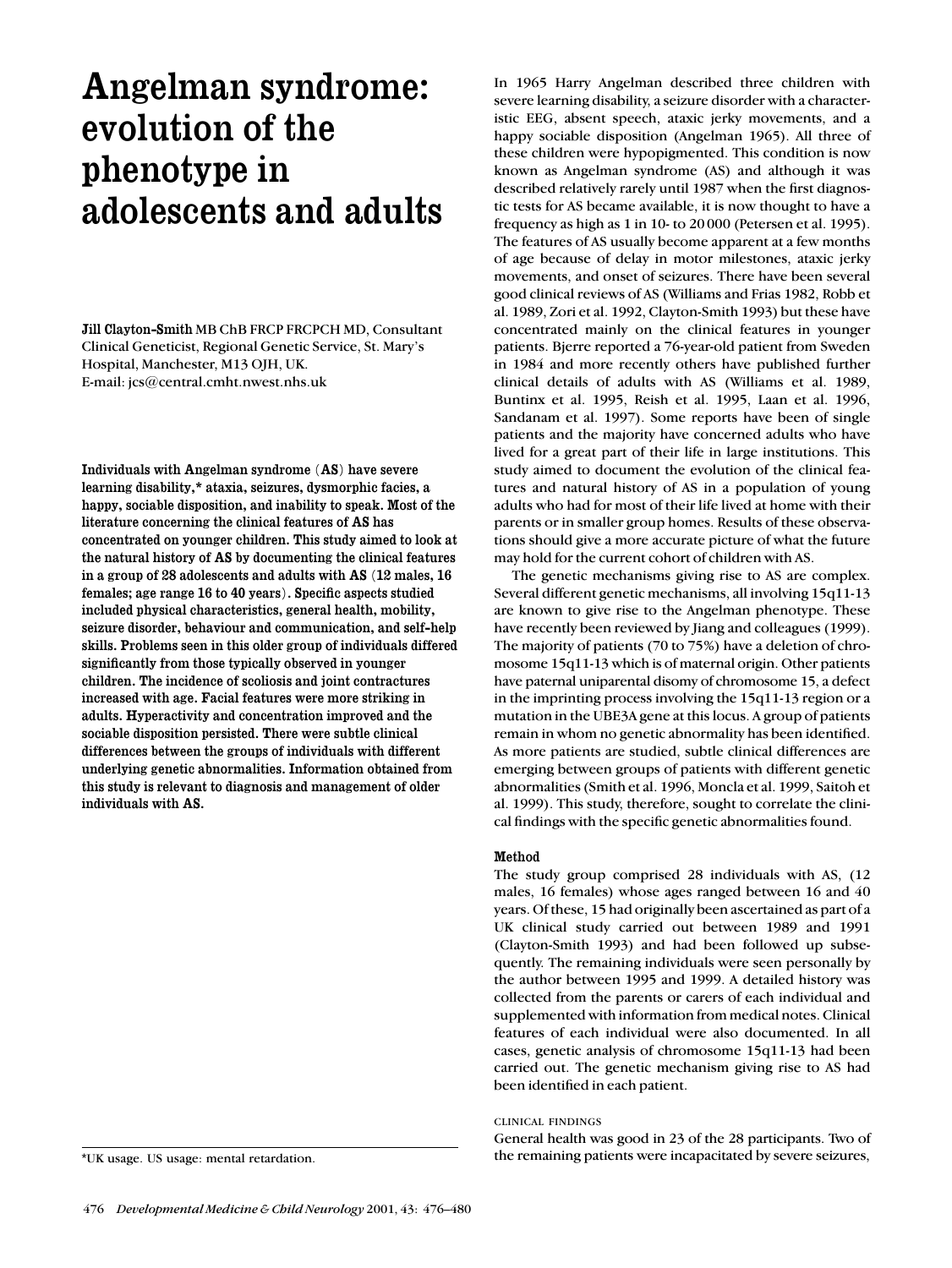which were difficult to control. A further patient had severe reflux oesophagitis with a stricture requiring surgery. The final two patients, both of whom had limited mobility and severe scoliosis, also had undernutrition and respiratory compromise. One of these had a history of prolonged seizures as a child resulting in a cerebral infarction. In the group as a whole, the main medical problems documented were seizures which were present in 11 individuals and oesophageal reflux which was present in 12 participants but severe in three. Ten patients had developed scoliosis with curvature of the spine often becoming apparent during the adolescent growth spurt. In the majority of individuals, growth parameters were within the normal range, although heights tended to be slightly reduced compared to other family members. Nine individuals had become very obese during their teenage years. Seven of this group were females. A major cause of this obesity was immobility and lack of exercise, although the fact that most individuals with AS have a good appetite probably contributed also. None of the participants displayed true hyperphagia as one might see in Prader-Willi syndrome (Butler et al 1986). Only seven patients were free of all of the complications listed above, but in 16 of the others the problems were mild, consisting of an occasional seizure or scoliosis which had been corrected by surgical treatment.

Facial features in every case had changed over time due to elongation of the face. The deep-set eyes and prominent chin often seen in younger children with AS became more obvious in adulthood (Figs 1 and 2). Faces tend to be less round, but did not tend to coarsen excessively with age. All participants had gone through puberty at the normal time and developed normal secondary sexual characteristics. Menstruation was generally regular and several women experienced premenstrual symptoms. Masturbation was reported in the majority of patients, and if inappropriate could be successfully managed by behaviour modification e.g. encouraging individuals to do this in private. Libido appeared to be quite low. None of the study group had had sexual intercourse or used contraceptives, although their sociable disposition is likely to make them very vulnerable to approaches from others.

Mobility decreased in all patients over the years as the hyperactivity of childhood gave way to a reluctance to exercise and resultant increased weight gain. The presence of hypertonicity in the limbs led to the development of contractures of the large joints and a characteristic stooped posture (Fig. 3). Mobility was also affected by the development of scoliosis (Fig. 4). Three of the 10 patients with scoliosis underwent major corrective surgery with complete success and the procedure had been well tolerated. Scoliosis was progressive in the patients who had not had surgery.

There was a change in the frequency of seizures in older patients. After a relatively quiescent phase in the teenage years, eight of 28 patients experienced an increase in seizure frequency during their mid-twenties, and once again the seizures became difficult to control. Myoclonic seizures and generalized tonic–clonic seizures were most common. Several of the women appeared to have more seizures perimenstrually.

All of the adults seen continued to have characteristic happy, sociable behaviour for most of the time. Other behaviours observed were anxiety and episodes of aggression, especially if there was a disruption in routine or a change of carers. Inability to indicate basic needs was thought to be the



Figure 1: *Facial features in young adult with Angelman syndrome. Note open mouth and prominent chin.*



Figure 2: *Profile of 26-year-old man demonstrating microcephaly, deep-set eyes, and prominent chin.*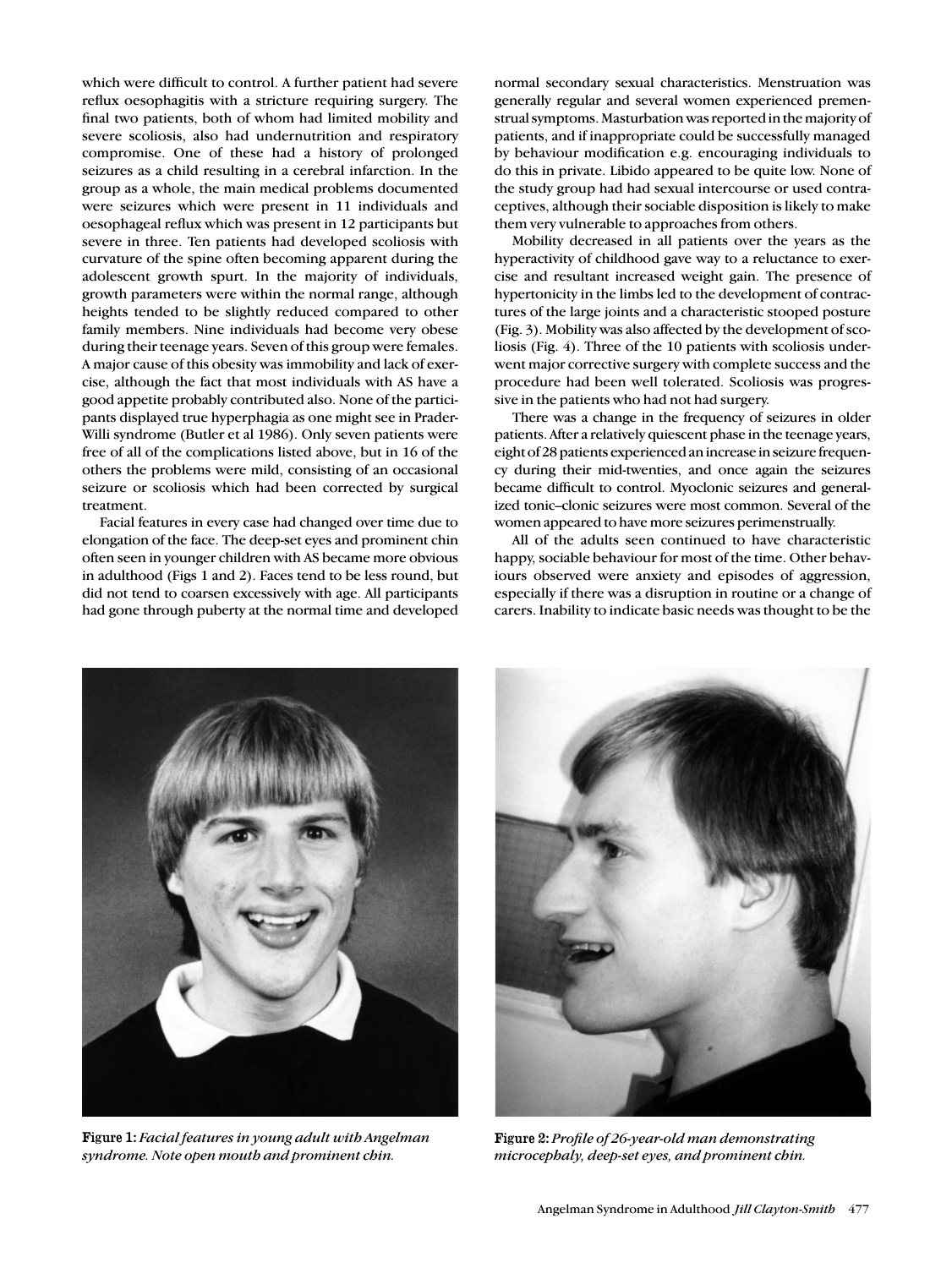cause of the aggressive tendencies in some patients as those with better communication seemed to have less problems.

The ataxic gait, which is one of the hallmarks of AS in childhood, was present in the adults but was less obvious because they were not so active. Seven individuals had a worsening tremor. In two patients the tremor was very severe, and compromised their ability to feed themselves. Hyperactivity was reduced and concentration span improved with age. Watching TV and videos were popular pastimes. Adolescents and adults did not have the poor sleep pattern seen in younger children. The love of water, which is typical of AS in younger children persisted. In almost every case, the parents and carers of adults with AS thought that management on a day-to-day basis was easier than in childhood because of the improvement in hyperactivity.

Communication skills improved with progress towards adulthood, and this was attributed to an improvement in concentration span. None of the people with AS studied were able to say more than two or three words, even with intensive speech therapy, apart from one individual who had uniparental disomy. Nineteen of the 28 individuals, were able to communicate their basic needs. The majority used gestures for communication, although three were proficient at signing and one young woman who used an augmented communication device was able to recognise around 200 symbols. Communication skills were easily lost if they were not constantly reinforced.

There was a great variation in self-help skills across the group studied. All individuals required supervision. Of the 28 participants, 21 were able to walk and 20 could feed themselves; 20 were dry by day but 25 of 28 needed to wear nappies at night; 17 could carry out simple household tasks. All required assistance with washing but around 14 could dress and undress if the fastenings on the clothes were simple. The majority were able to make simple choices e.g. of what food they would like to eat and what clothes they would like to wear. They were able to indicate likes and dislikes but lacked conceptual thinking and had no sense of danger. None were able to manage money or negotiate roads safely on their own. In general, the young adults fitted into their local communities well and were very sociable. Several were able to swim independently and others enjoyed a range of pursuits including horse riding, bowling, and acting with a theatre group. Three adults had jobs, which they carried out under supervision. These included delivering newspapers, cleaning, and helping in a shop. The main problem the individuals experienced with working was their inability to stay focused, so that constant supervision was needed. Residential arrangements



Figure 3: *Young adult with Angelman syndrome demonstrating characteristic posture with upheld arms and flexion at hips and knees.*



Figure 4: *Scoliosis developing over a 2-year period during adolescent growth spurt.*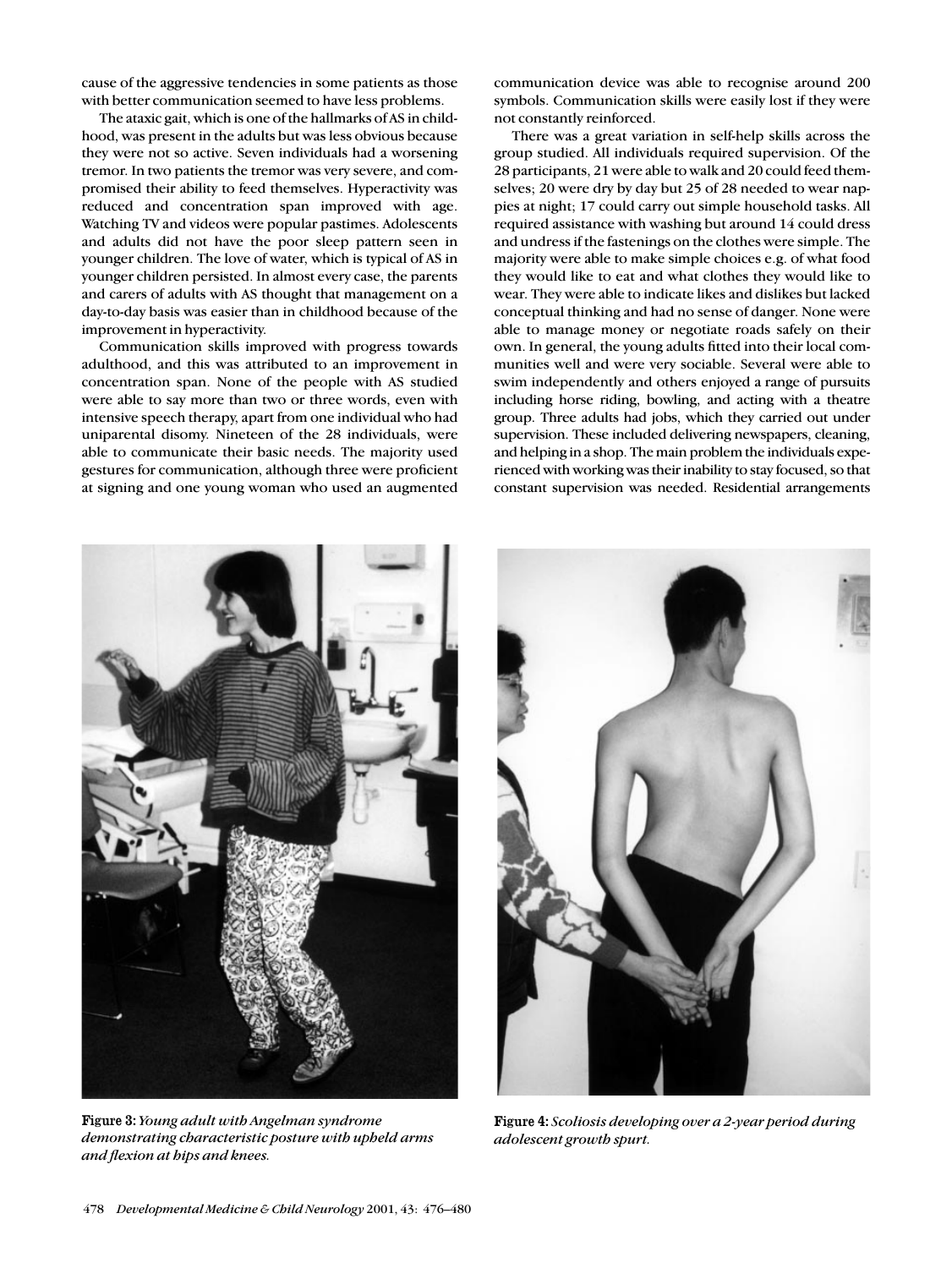varied. Fifteen individuals were still living at home. Two, who were both under 19 years of age, were at residential schools during term time. One had moved as an adult into a relatively large institution and nine lived in group homes within the local community where integration was usually good. The remaining patient, who was 38 years old at the time of examination, was the first patient reported by Harry Angelman in his 1965 paper. She was resident temporarily in a hospital, but had been cared for until that time by her mother.

## IMPLICATIONS OF THE STUDY

This study demonstrates that the clinical features of AS in adolescents and adults differ from those seen in younger children. Although the happy, sociable disposition remains a constant feature, there are changes in the physical appearance and behavioural features with age. Some of the complications seen in adults such as joint contractures and scoliosis develop over a period of time and if anticipated can be effectively treated at an early stage. In some cases physiotherapy or bracing will be sufficient to resolve scoliosis, but in other individuals it progresses relentlessly despite treatment with these conservative measures and major surgery is required. This is tolerated surprisingly well and usually results in an improvement in overall mobility. Mobility is commonly lost in adults and can be improved by physiotherapy which can be carried out by both parents and professionals. Encouraging activity and maintaining a full range of movement of the joints is helpful in preventing the development of contractures. Dietary control and encouraging exercise can minimize obesity which is a particularly common feature in women with AS. Communication therapy should still be pursued with adolescents and young adults as at this stage concentration has begun to improve and they appear to be more receptive to learning than young children with AS. Seizures may return in adulthood and this should be borne in mind if there is any unexpected deterioration in health or behaviour. As with younger children, sodium valproate and clonazepam appear to be most beneficial in the treatment of seizures. Laan and coworkers (1996) also found phenobarbitone useful. Finally, oesophageal reflux can be severe in adults with AS. It may be difficult to diagnose because of the communication problems present and should be suspected in individuals who lose their appetite, develop feeding problems, or become inexplicably distressed.

#### Discussion

This study documents clinical findings in a group of older individuals with AS, suggesting that the phenotype differs in older patients and that long-term complications often develop. Although the numbers were small, a correlation was observed between the abilities of the individuals we studied and the genetic mechanisms giving rise to AS. There was only one patient with uniparental disomy, one with an imprinting defect, seven with UBE3A mutations and 19 with deletions of 15q11-13. The individual with uniparental disomy had significantly increased mobility and better speech than the remaining patients and did not have seizures. The patient with an imprinting mutation had good communication skills, was not hypopigmented and had less typical facial features of AS. Of the 19 individuals with chromosome 15 deletions, all had typical characteristics of AS including dysmorphic facies and hypopigmentation. Seizures and lack of mobility

were common within this group. The group with UBE3A mutations, which included five familial and two sporadic individuals, were again typical but they were not hypopigmented and their mobility was better than the deletion group. Characteristic EEG findings were seen in individuals from all groups, but not in every patient. In patients where serial EEGs had been carried out the abnormalities did change with age, and were more difficult to detect in older patients. Laan and colleagues (1996) suggested that the most common abnormality seen in adult EEGs is a rhythmic triphasic two to three cycles per second delta activity of high voltage, especially over the frontal regions, rather than the four to six cycles per second slow-wave activity described in paediatric patients by Boyd and colleagues (1988). This feature was not specifically looked for in many of the EEGs from this series of patients.

Some of these clinical findings can now be interpreted in the light of our current knowledge of the molecular genetics of AS; patients with deletions have only a single copy of the P gene, a recessive gene known to cause Type II oculocutaneous albinism, and this is likely to be related to the hypopigmentation seen in this group (Spritz et al. 1997). Typical AS deletion is of a large size, approximately 4 kb of DNA. It is thus likely that other genes with this 4 kb region, as well as the UBE3A gene which is critical for AS, will be absent. This would explain the more severe phenotype seen in patients with a deletion. The fact that point mutations within the UBE3A gene give rise to a typical clinical picture suggest that it is this gene which is the most important in production of the Angelman phenotype.

In summary, this study furthers our knowledge of the natural history of AS and offers parents and carers of young children with AS some insight into the problems which may be experienced in later years and how they may be managed. Although complications develop in the majority of individuals, many of these are mild and do not have a major effect on quality of life. There is a suggestion that the movement disorder, particularly tremor, may be progressive in a minority of patients. Further studies of mouse models of AS may help to explain the biological basis behind this observation.

#### *Accepted for publication 20th December 2000.*

#### *Acknowledgements*

I would like to acknowledge the help of ASSERT, a UK support group for Angelman syndrome and the help of families involved in this study.

#### References

- Angelman H. (1965) 'Puppet' children. A report on three cases. *Developmental Medicine & Child Neurology* 7: 681–8.
- Bjerre I, Fagher B, Ryding E, Rosen I. (1984) The Angelman or 'happy puppet' syndrome. Clinical and electroencephalographic features and cerebral blood flow. *Acta Paediatrica Scandinavia* 73: 398–402.
- Boyd SG, Harden A, Patten MA. (1988) The EEG in early diagnosis of the Angelman (happy puppet) syndrome. *European Journal of Paediatrics* 147: 508–13.
- Buntinx IM, Hennekam RCM, Brouwer OF, Stroink H, Beuten J, Mangelschots K, Fryns JP. (1995) Clinical profile of Angelman syndrome at different ages. *American Journal of Medical Genetics* 56: 176–83.
- Butler MG, Meaney FJ, Palmer CG. (1986) Clinical and cytogenetic survey of 39 individuals with Prader-Labhart-Willi syndrome. *American Journal of Medical Genetics* 23: 793–809.
- Clayton-Smith J. (1993) Clinical research on Angelman syndrome in the United Kingdom: observations on 82 affected individuals. *American Journal of Medical Genetics* 46: 12–5.